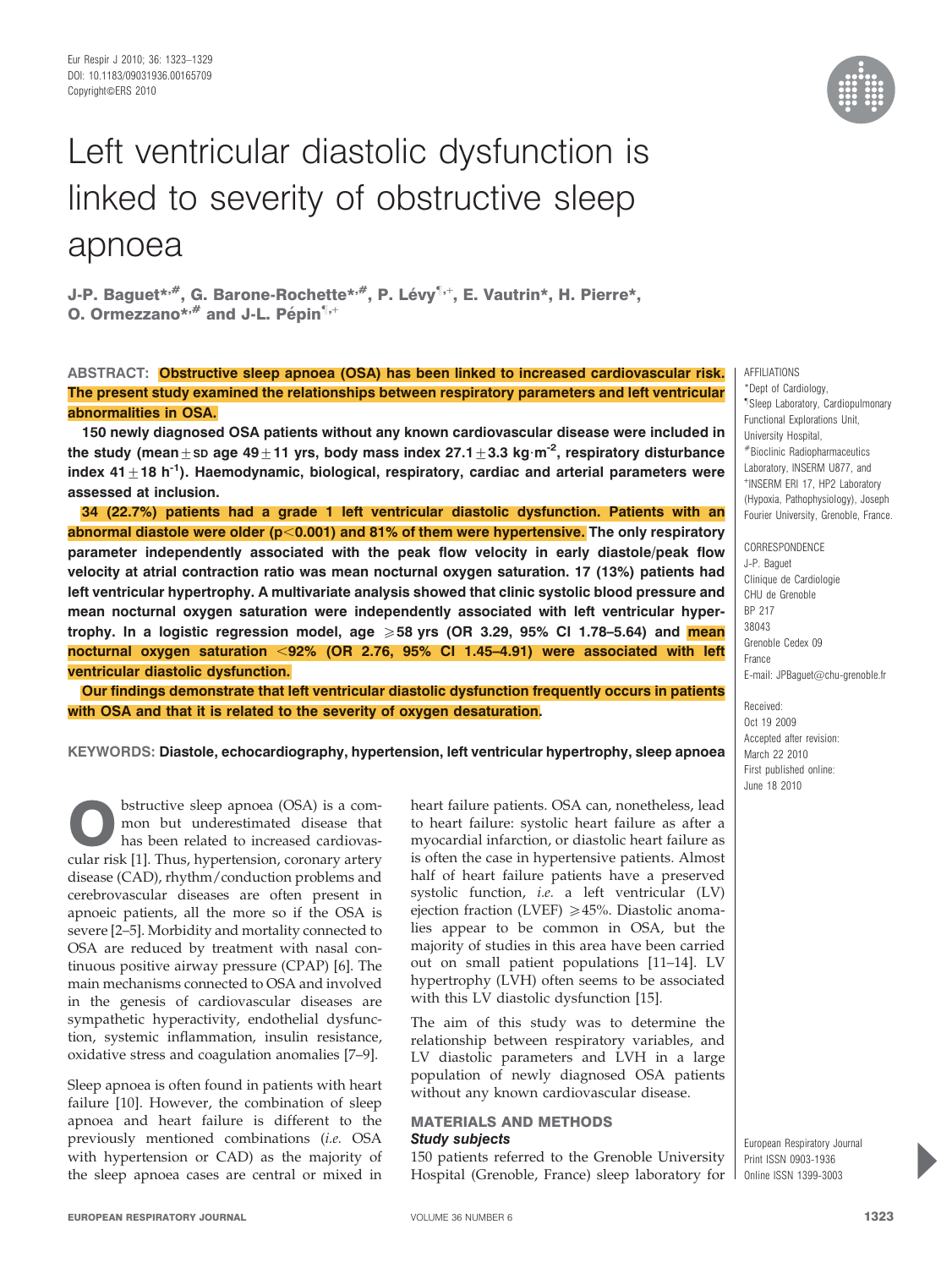symptoms indicating OSA were included in November 2001– July 2007. They were either recruited from the sleep laboratory, where they underwent full polysomnography, or from the ward sleep unit, where the diagnosis of OSA was confirmed by simplified polygraphy without electroencephalogram (EEG) recordings. None of the patients had any known cardiovascular disease and none of them were receiving any vasoactive treatment. We used the following exclusion criteria: diseases potentially affecting blood pressure (BP) regulation (e.g. Parkinson's disease, renal or cardiac transplantation, heart failure and diabetes mellitus); atrial fibrillation or frequent premature beats ( $\geq 10$  beats·min<sup>-1</sup>), patients suffering from respiratory insufficiency and previous treatment of OSA. Ethical approval was obtained from the local ethics committee (Comité de Protection des Personnes, Grenoble, France) and all of the participants gave their informed consent.

#### BP and heart rate measurements

Clinic BP was measured according to European Society of Hypertension (ESH)/European Society of Cardiology (ESC) guidelines [16]. The following parameters were assessed: systolic BP (SBP), diastolic BP (DBP) and pulse pressure (PP). Clinic hypertension was defined as a clinic SBP  $\geq 140$  mmHg and/or a clinic DBP  $\geq$ 90 mmHg. Clinic heart rate (HR) was measured by pulse palpation (30 s) in the supine position. Ambulatory BP monitoring (ABPM) was carried out with a Spacelabs 90207<sup>®</sup> device (Spacelabs International, Redmond, WA, USA). The measurements were made every 15 min over 24 h. Daytime (07:00–22:00 h) hypertension was defined as daytime SBP  $\geq$  135 mmHg and/or daytime DBP  $\geq$  85 mmHg, and nocturnal (22.00–07:00 h) hypertension as nocturnal SBP  $\geq$ 120 mmHg and/or nocturnal DBP  $\geq$ 70 mmHg [16]. Dipper pattern was defined by a nocturnal fall of BP  $\geq 10\%$ .

# Respiratory measurements

Full polysomnography was performed in 108 (72%) of the 150 patients. Continuous recordings were taken with electrode positions C3/A2-C4/A1-Cz/01 of the international 10–20 Electrode Placement System, eye movements, chin electromyogram and ECG modified V2 lead. Sleep was scored manually according to standard criteria [17]. Airflow was measured using nasal pressure associated with the sum of buccal and nasal thermistor signals. Respiratory efforts were monitored with abdominal and thoracic bands. An additional signal of respiratory effort (i.e. pulse transit time) was recorded concurrently. Pulse transit time allowed us to identify ''autonomic activations'' and, as a consequence, micro-arousals [18]. Thus, we were able to use the same rules and definition for hypopnoeas whatever the diagnosis technique used for diagnosing sleep apnoea. Arterial oxygen saturation  $(S_P, O_2)$ was measured using a pulse oximeter (Biox-Ohmeda 3700®; Ohmeda, Liberty Corner, NJ, USA). The same variables were measured in the remaining 42 patients except for sleep variables, which were not recorded. An apnoea was defined as a complete cessation of airflow for  $\geq 10$  s, and a hypopnoea as a  $\geq$  50% reduction in the nasal pressure signal or a 30–50% decrease, associated with either oxygen desaturation of  $\geq 3\%$ or an arousal (defined according to the Chicago report or by autonomic activations on pulse transit time), both lasting for  $\geq$ 10 s [18, 19]. Apnoeas were classified as obstructive, central or mixed according to the presence or absence of respiratory

efforts. The classification of hypopnoeas as obstructive or central was based upon the pulse transit time signal and the shape of the inspiratory part of the nasal pressure curve. A respiratory disturbance index (RDI) was calculated and defined as the number of apnoeas and hypopnoeas per hour of sleep (full polysomnography) or per hour of recording (polygraphy without EEG recording). In our study, diagnosis of OSA was retained if RDI  $\ge 15$  h<sup>-1</sup>.

# **Echocardiography**

The echocardiogram was carried out using a HP Sonos 2500<sup>®</sup> (Hewlett Packard, Santa Clara, CA, USA) machine equipped with a 2.5-MHz probe. The examination was performed in Mmode with two-dimensional (2D) guidance in the long axis of the left parasternal view. LV internal end-diastolic and endsystolic diameters, as well as interventricular septum and posterior wall thicknesses, were measured over five consecutive cycles. Systolic function was assessed by the LVEF according to the Teicholz formula. LV mass (LVM) was measured according to the Penn convention using the Devereux formula and was normalised for body surface area (BSA) and for height $2.7$  to derive the LVM index (LVMI) [20]. LVH was defined as an LVMI of  $\geq 111$  g·m<sup>-2</sup> or  $\geq 50$  g·m<sup>-2</sup> in males and of  $\geq 106$  g·m<sup>-2</sup> or  $\geq 47$  g·m<sup>-2</sup> in females [21]. Left atrial, end-systolic diameter was measured in M-mode in the parasternal long axis view. LV diastolic function was evaluated by transmitral Doppler using the pulsed Doppler technique with 2D guidance in apical four-chamber view [16, 22]. The following diastolic parameters were measured or calculated from at least three consecutive beats: E wave (peak flow velocity in early diastole); A wave (peak flow velocity at atrial contraction); and the E/A ratio. The mitral deceleration time (DT) and the Valsalva manoeuvre were used to distinguish the different filling patterns if necessary. A normal pattern was defined as  $E/A$  >1 and normal DT (160–240 ms); impaired relaxation was defined as  $E/A < 1$  and DT >240 ms; a pseudonormal pattern was defined as E/A 1–1.5, DT  $>$ 240 ms and reversal of the E/A ratio (to <1.0) by Valsalva manoeuvre; and a restrictive pattern was defined as  $E/A > 1.5$ and  $DT < 160$  ms. All echocardiograms were performed by the same experienced echocardiographer.

#### Aortic pulse wave velocity

To determine the carotid-to-femoral pulse wave velocity (PWV), two pulse transducers were fixed on the skin over the right common carotid and femoral arteries. The time delay was measured with a Complior® device (Artech Medical, Pantin, France), between the feet of simultaneously recorded pulse waves and averaged over 10 consecutive cycles. The carotid-femoral PWV was calculated as the distance between the arterial sites divided by the time delay.

# Biological parameters

All the subjects had plasma measurements (enzymatic colorimetry) taken of total normal cholesterol, triglycerides, high-density lipoprotein cholesterol, low-density lipoprotein cholesterol (using the Friedwald formula), glucose and creatinine.

### Statistical analysis

Statistical analyses were performed using SPSS software (SPSS Inc, Chicago, IL, USA). Normality of data distribution was assessed.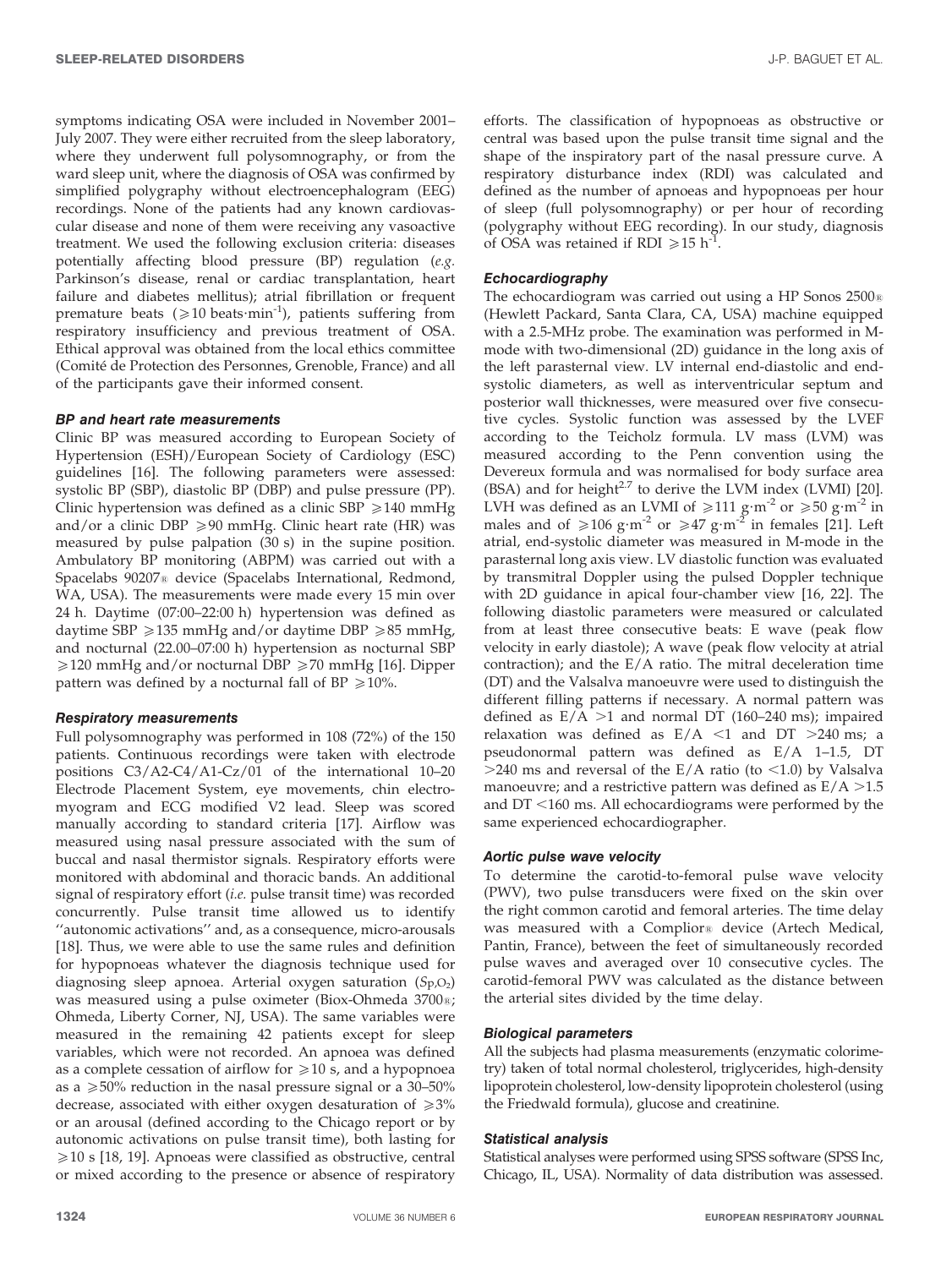Continuous data are presented as mean $\pm$ SD. Relationships between the continuous variables were evaluated by Pearson's correlation analysis when data were normally distributed or by Spearman's correlation analysis when they were not normally distributed. Noncontinuous variables were compared using a Chi-squared test. Comparisons between groups for continuous variables were made using a paired t-test (or Mann–Whitney test when the data were not normally distributed). Multivariate analysis was performed by a stepwise regression. Variables included in our analysis were all the variables significantly  $(p<0.05)$  associated with the explained variable using univariate analysis. Odds ratios (OR) were calculated using a logistic regression method to assess the significant association between an LV diastolic dysfunction on the one hand and parameters of OSA severity or other cardiovascular risk factors on the other hand. All ORs are presented with their 95% confidence intervals (CI). Values of  $p<0.05$  were considered significant for all analyses.

# RESULTS

## General data

The anthropometric, biological and haemodynamic characteristics of the global cohort are presented in table 1. ABPM was valid for both daytime and nocturnal periods in 135 (90%) of the 150 patients. 27 (18%) subjects were obese, 102 (76%) subjects were hypertensive (in clinic or in ABPM), 54 (36%) subjects had clinic hypertension, 71 (53%) subjects had daytime hypertension and 93 (69%) subjects had nocturnal hypertension. The respiratory, cardiac and arterial characteristics of the global population are presented in table 2.

## LV diastolic function

34 (22.7%) out of 150 patients had an impaired LV relaxation. Patient characteristics, according to whether or not they had a diastolic dysfunction, are presented in tables 1 and 2. Patients with a diastolic dysfunction were older and had higher clinic BP and HR readings. 18 (53%) subjects had clinic hypertension and 26 (81%) subjects had abnormal ABPM. There was a trend towards greater LV diastolic dysfunction in subjects with hypertension than in normotensive subjects (33% versus 23%, respectively;  $p=0.11$ ).

Prevalence of nocturnal hypertension was higher in patients with impaired LV diastolic function than in those with normal LV function (80% versus 67%;  $p=0.042$ ). Half of the patients with impaired LV relaxation had a nondipper pattern (42% of normal LV function subjects;  $p=0.71$ ).

TABLE 1 Anthropometric, biological and haemodynamic characteristics of the obstructive sleep apnoea patients

|                                           | <b>Total population</b> | <b>Normal diastole</b> | <b>Abnormal diastole</b> | p-value |
|-------------------------------------------|-------------------------|------------------------|--------------------------|---------|
| Subjects n                                | 150                     | 116                    | 34                       |         |
| Anthropometric and biological parameters  |                         |                        |                          |         |
| Age yrs                                   | $49 + 11$               | $46 + 10$              | $57 + 9$                 | < 0.001 |
| Males/females n                           | 123/27                  | 97/19                  | 26/8                     | 0.34    |
| BMI $\text{kg}\cdot\text{m}^{-2}$         | $27.1 + 3.3$            | $27.0 + 3.2$           | $27.6 + 3.5$             | 0.36    |
| Past or current smoking %                 | 48                      | 44.8                   | 58.8                     | 0.15    |
| Total cholesterol mmol·L <sup>-1</sup>    | $5.39 + 1.11$           | $5.34 + 1.08$          | $5.52 \pm 1.19$          | 0.28    |
| Triglycerides mmol·L <sup>-1</sup>        | $1.37 + 1.11$           | $1.36 \pm 1.13$        | $1.44 + 1.02$            | 0.69    |
| $HDL$ -cholesterol mmol $\cdot L^{-1}$    | $1.47 + 0.39$           | $1.47 + 0.39$          | $1.52 + 0.36$            | 0.19    |
| LDL-cholesterol $mmol·L-1$                | $3.30 + 0.98$           | $3.30 + 1.0$           | $3.50 + 0.93$            | 0.38    |
| Glucose $mmol·L^{-1}$                     | $5.08 \pm 0.76$         | $5.06 \pm 0.68$        | $5.12 \pm 0.98$          | 0.30    |
| Creatinine $\mu$ mol·L <sup>-1</sup>      | $89.2 + 14.2$           | $89.3 + 14.4$          | $88.8 + 13.8$            | 0.86    |
| <b>BP</b> and HR parameters               |                         |                        |                          |         |
| Clinic SBP mmHq                           | $133 + 18$              | $130 + 16$             | $141 + 20$               | < 0.001 |
| Clinic DBP mmHq                           | $87 + 11$               | $85 + 10$              | $92 + 11$                | < 0.001 |
| Clinic PP mmHq                            | $46 + 11$               | $45 + 11$              | $50 + 12$                | 0.034   |
| Clinic HR beats $\cdot$ min <sup>-1</sup> | $65 + 10$               | $64 + 10$              | $69 + 10$                | 0.012   |
| Daytime SBP mmHg                          | $128 + 14$              | $127 + 14$             | $130 + 15$               | 0.22    |
| Daytime DBP mmHg                          | $84\pm8$                | $84\pm8$               | $86 + 8$                 | 0.16    |
| Daytime PP mmHq                           | $44 + 9$                | $43 + 9$               | $44 + 10$                | 0.53    |
| Daytime HR beats min <sup>-1</sup>        | $80 + 10$               | $80 + 10$              | $83 + 10$                | 0.14    |
| Nocturnal SBP mmHg                        | $113 + 13$              | $112 + 13$             | $114 + 14$               | 0.38    |
| Nocturnal DBP mmHg                        | $73 + 8$                | $72 + 8$               | $74\pm8$                 | 0.11    |
| Nocturnal PP mmHq                         | $40 + 9$                | $40 + 9$               | $40 + 10$                | 0.83    |
| Nocturnal HR beats min <sup>-1</sup>      | $68 + 9$                | $67 + 9$               | $69+9$                   | 0.13    |
| Nondipper SBP %                           | 39                      | 38                     | 41                       | 0.78    |
| Nondipper DBP %                           | 27                      | 24                     | 37                       | 0.14    |
| Nondipper SBP and DBP %                   | 44                      | 48                     | 63                       | 0.41    |

Data are presented as mean ±sp, unless otherwise stated. BMI: body mass index; HDL: high-density lipoprotein; LDL: low-density lipoprotein; BP: blood pressure; HR: heart rate; SBP: systolic BP; DBP: diastolic BP; PP: pulse pressure. Bold indicates statistically significant p-values.

**P**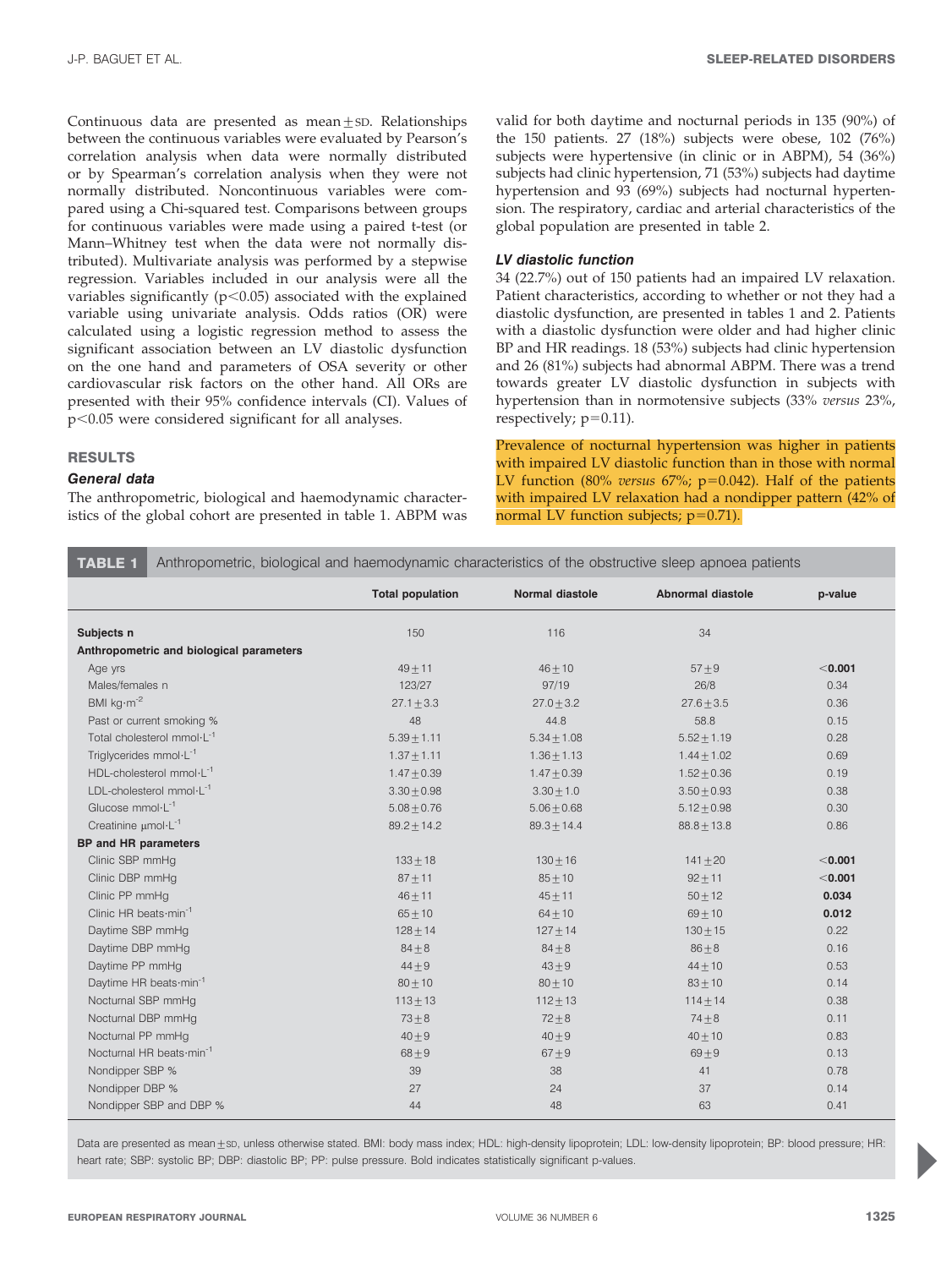**TABLE 2** Respiratory, cardiac and arterial characteristics of the obstructive sleep apnoea patients

|                                              | <b>Total population</b> | <b>Normal diastole</b> | <b>Abnormal diastole</b> | p-value |
|----------------------------------------------|-------------------------|------------------------|--------------------------|---------|
| Subjects n                                   | 150                     | 116                    | 34                       |         |
| Sleep respiratory variables                  |                         |                        |                          |         |
| $RDI h^{-1}$                                 | $41 + 18$               | $40.2 \pm 18.0$        | $44.0 + 18.1$            | 0.28    |
| Micro-arousal index $h^{-1}$                 | $37.2 + 14.7$           | $37.2 + 14.7$          | $37 + 14.9$              | 0.94    |
| Mean nocturnal Sp, O <sub>2</sub> %          | $93.4 \pm 2.0$          | $93.7 \pm 1.8$         | $92.3 + 2.4$             | 0.002   |
| Minimal nocturnal Sp, O <sub>2</sub> %       | $83.7 + 6.7$            | $84.2 \pm 6.6$         | $82.1 + 7.2$             | 0.11    |
| Recording time spent at a $Sp.02 < 90%$ %    | $7.3 + 15.8$            | $6.1 \pm 14.9$         | $11.4 \pm 18.2$          | 0.13    |
| <b>Cardiac parameters</b>                    |                         |                        |                          |         |
| IVS thickness mm                             | $8.5 + 1.2$             | $8.4 + 1.2$            | $8.9 + 1.4$              | 0.06    |
| LVPW thickness mm                            | $9.0 + 1.2$             | $8.9 + 1.1$            | $9.4 + 1.3$              | 0.055   |
| LVD mm                                       | $48.7 \pm 4.8$          | $48.7 + 4.8$           | $48.4 + 4.9$             | 0.75    |
| LV systolic ejection volume mL               | $64.9 + 14.4$           | $64.9 + 14.8$          | $64.6 + 13.1$            | 0.92    |
| LVEF %                                       | $58 + 6$                | $57.8 + 6.5$           | $58.6 + 6.1$             | 0.55    |
| LVM g                                        | $170.1 + 42.4$          | $167.7 + 41.4$         | $179.1 + 45.5$           | 0.21    |
| LVMI-BSA $g \cdot m^{-2}$                    | $88.1 \pm 18.7$         | $86.5 \pm 18.6$        | $93.7 + 18.4$            | 0.07    |
| LVMI-height <sup>2.7</sup> g·m <sup>-1</sup> | $39.1 \pm 8.4$          | $38.2 + 8.3$           | $42.5 + 8.3$             | 0.016   |
| LVH-BSA %                                    | 7.7                     | 5.3                    | 16.1                     | 0.13    |
| LVH-height $2.7\%$                           | 11.4                    | 8.6                    | 21.4                     | 0.13    |
| Left atrial diameter mm                      | $35.7 \pm 4.7$          | $35.7 \pm 4.6$         | $35.9 + 4.9$             | 0.82    |
| E wave $m \cdot s^{-1}$                      | $68 + 16$               | $50.4 + 12.5$          | $68.3 + 13.2$            | < 0.001 |
| A wave $m \cdot s^{-1}$                      | $54 + 15$               | $71.3 + 14.2$          | $56.1 + 14.9$            | < 0.001 |
| E/A ratio                                    | $1.33 \pm 0.42$         | $1.46 \pm 0.33$        | $0.86 \pm 0.33$          | < 0.001 |
| Abnormal diastole %                          | 23                      | $\mathbf 0$            | 100                      | < 0.001 |
| <b>Arterial parameter</b>                    |                         |                        |                          |         |
| Aortic PWV <sup>#</sup> m·s <sup>-1</sup>    | $9.0 + 1.4$             | $8.79 + 1.29$          | $9.85 + 1.68$            | 0.001   |

Data are presented as mean ± sp, unless otherwise stated. RDI: respiratory disturbance index; Sp,O<sub>2</sub>: arterial oxygen saturation measured by pulse oximetry; IVS: interventricular septum; LVPW: left ventricular (LV) posterior wall; LVD: LV internal end-diastolic; LVEF: LV ejection fraction; LVM: LV mass; LVMI: LVM index; BSA: body surface area; LVH: LV hypertrophy; E: peak flow velocity in early diastole; A: peak flow velocity in atrial contraction; PWV: pulse wave velocity.  $*$ : n=124. Bold indicates statistically significant p-values.

If there was diastolic dysfunction, LVMI-height<sup>2.7</sup> and PWV were higher and mean nocturnal  $SpO<sub>2</sub>$  was lower (fig. 1). In the total population, a correlation analysis showed that E/A was significantly related to age ( $r = -0.52$ ; p $\lt 0.001$ ), clinic DBP  $(r=-0.27; p=0.001)$  and SBP  $(r=-0.26; p=0.002)$ , PWV  $(r= -0.24; p=0.007)$ , RDI  $(r= -0.18; p=0.027)$  and mean nocturnal  $Sp_2O_2$  (r=0.41; p<0.001; fig. 2) but not to LVMIheight<sup>2.7</sup>. In the subgroup of normotensive subjects,  $E/A$  ratio was significantly correlated to age  $(r= -0.56; p<0.001)$ , mean nocturnal  $S_{p,O_2}$  (r=0.47; p<0.001) and clinic DBP (r= -0.21;  $p=0.038$ ).

A stepwise regression analysis showed that, in the whole population, the only respiratory parameter independently associated with E/A was mean nocturnal  $Sp_2O_2$  ( $\beta=0.29$ ;  $p=0.001$ ). A logistic regression model showed that age  $\geq$  58 yrs (OR 3.29, 95% CI 1.78–5.64) and a mean nocturnal  $Sp. O<sub>2</sub> < 92\%$  (OR 2.76, 95% CI 1.45–4.91) were associated with LV diastolic dysfunction.

# LV mass

Cardiac ultrasound was valid for LV dimensions in 132 (88%) out of 150 patients. All the patients had a LVEF  $\geq$  45% and 27 (18%) subjects had a left atrial dilation (diameter  $\geq 40$  mm). Patients with a LVH-height<sup>2.7</sup> (n=17, 13%) had a higher 24-h SBP (134 $\pm$ 13 versus 122 $\pm$ 13; p=0.003), a lower mean nocturnal  $Sp. O_2$  (91.9  $\pm$  3.1 versus 93.7  $\pm$  1.6; p < 0.001) and a higher RDI  $(47.0 \pm 17.1$  versus  $37.9 \pm 15.3$ ; p=0.033). LVMI-BSA and LVMIheight<sup>2.7</sup> were correlated to the BP parameters ( $r=0.41$ ,  $p<0.001$  for LVMI-height<sup>2.7</sup> and nocturnal PP). Among patients with LVH, 91% had nocturnal hypertension (67% in subjects without LVH;  $p=0.088$ ) and 46% were nondippers (43% in absence of LVH; p=0.55). The LVMI-height<sup>2.7</sup> was similar in dipper and nondipper groups  $(38.0 \pm 8.5$  versus 39.3 $\pm$ 7.7 g·m<sup>-1</sup>, respectively; p=0.39). There was a significant correlation between LVMI-height $2.7$  on the one hand and mean nocturnal S<sub>p</sub>, $O_2$  (r= -0.30; p=0.001; fig. 2), minimal nocturnal  $Sp_1O_2$  (r= -0.23; p=0.01), RDI (r=0.21, p=0.015) and age  $(r=0.18, p=0.034)$  on the other hand. A multivariate analysis revealed that clinic SBP ( $\beta$ =0.30; p=0.001) and mean nocturnal Sp,O<sub>2</sub> ( $\beta$ = -0.26; p=0.003) were independently associated with LVMI-height $2.7$ .

# **DISCUSSION**

Unlike most of the studies previously published in the field, our results came from a large cohort of newly diagnosed OSA patients, who were essentially nonobese, not known to be hypertensive before inclusion in the study, not receiving any vasoactive medications and in whom 24-h ABPM had been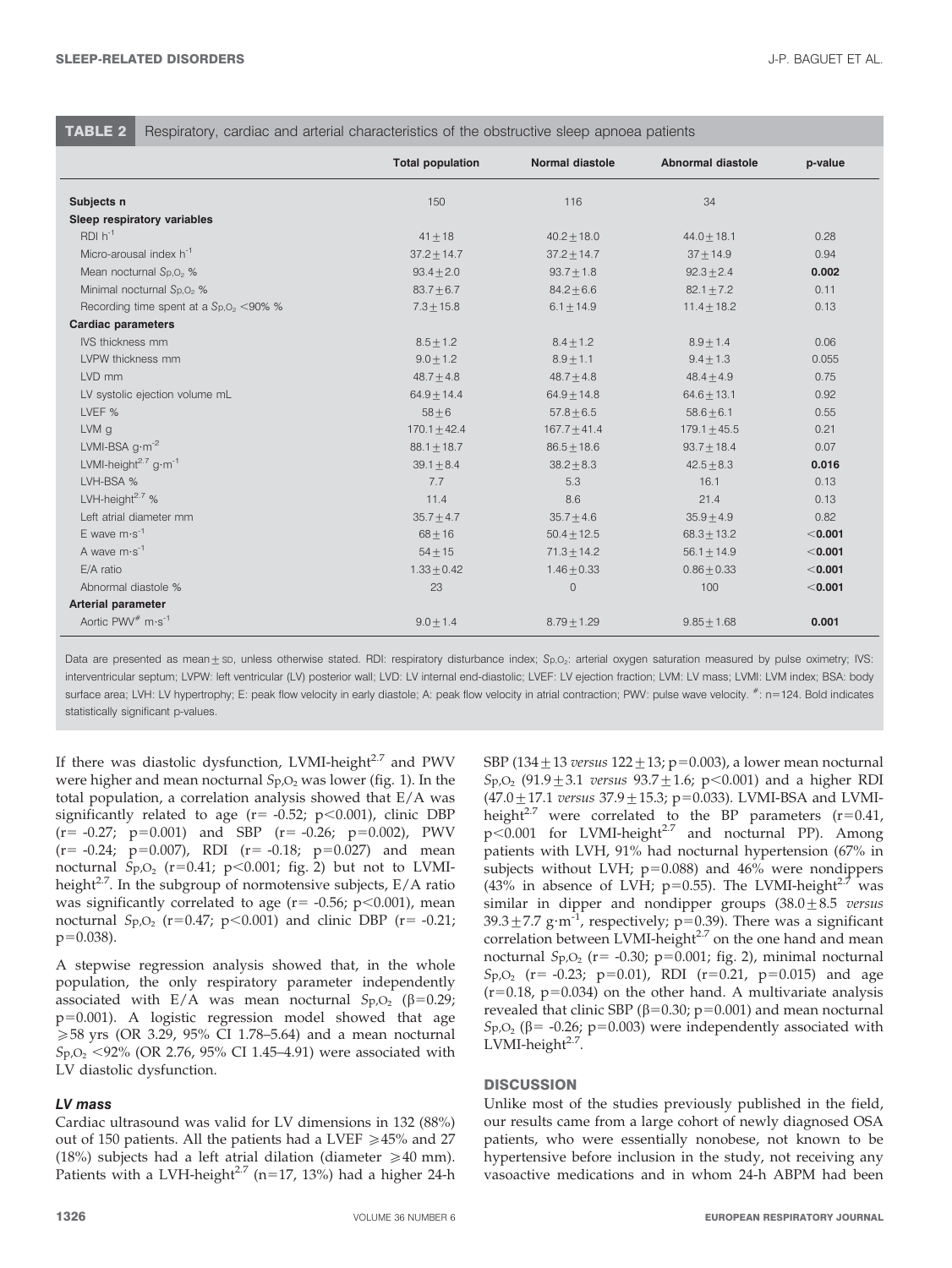

FIGURE 1. Mean nocturnal arterial oxygen saturation measured by pulse oximetry  $(Sp, O<sub>2</sub>)$  was significantly lower in the abnormal diastole group (n=34) compared with the normal diastole group (n=116). Boxes represent values within the interquartile range; whiskers represent the data range; and the line across the boxes represents median values.  $\frac{4}{1}$  p=0.002.

performed systematically. Our study is unique, not only because main confounders were discarded, but also because a complete cardiovascular phenotype was obtained in the full set of patients.

The main results of our study are as follows: 1) nearly one quarter of OSA patients had an LV diastolic dysfunction; 2) the more severe was OSA, the higher was the prevalence of LV diastolic dysfunction; 3) the only respiratory parameter independently associated with E/A was mean nocturnal  $S_{p,0}$ ; and 4) clinic SBP and mean nocturnal  $S_{p,0}$ , were the only variables independently associated with LVMI-height $2.7$ .

## LV diastolic dysfunction

As we previously published in a subset of the same cohort, the prevalence of hypertension evidenced by ABPM is very high, even in OSA subjects supposedly free of cardiovascular consequences [23]. Morbidity and mortality in heart failure patients with preserved LV systolic function (i.e. diastolic dysfunction) is high. Hypertension, diabetes mellitus, LVH, myocardial ischaemia and LV systolic dysfunction are frequently associated with diastolic dysfunction. OSA is frequent in heart failure patients [24]. Conversely, the presence of OSA led to an increase in the likelihood of having heart failure, independently of other known risk factors [25].

The methods used to analyse LV diastole vary from one published study to another. We have chosen a simple and validated index, E/A, combined with a measurement of the DT of the E wave and with the performance of a Valsalva manoeuvre. We found a high prevalence (23%) of LV diastolic dysfunction (impaired relaxation pattern). Therefore, this shows that, in newly diagnosed OSA patients, there is essentially an LV relaxation anomaly. In our study, patients with an LV diastolic dysfunction were older with a higher clinic BP, LVMI and aortic stiffness. As in our study, ARIAS et al. [12], found a high prevalence (56%) of abnormal LV filling patterns in 27 OSA patients, with a majority of subjects suffering from an impaired relaxation pattern. On the contrary, in 353 apnoeic patients, NIROUMAND et al. [26] concluded that OSA is not independently associated with impaired LV



FIGURE 2. a) Peak flow velocity in early diastole/peak flow velocity at atrial contraction (E/A) ( $r=0.41$ ;  $p<0.001$ ) and b) left ventricular mass index (LVMI)height<sup>2.7</sup> ( $r=$  -0.30; p=0.001) were correlated to mean nocturnal arterial oxygen saturation measured by pulse oximetry  $(Sp, O<sub>2</sub>)$ .

diastolic function evaluated by E/A. However, in this last study, patients were obese and 21% were known to be hypertensive upon inclusion. In the study of ARIAS et al. [12], the RDI was the only predictive factor of LV diastolic dysfunction. Importantly, more severe OSA is associated with a higher degree of LV diastolic dysfunction [11, 27]. Using Doppler tissue imaging, several authors found an independent relationship between OSA severity and LV diastolic parameters (mitral annulus velocities) [14]. Our study, which was performed on a larger cohort of OSA patients than most of the studies cited here, demonstrates that only mean nocturnal  $Sp_2O_2$  is independently linked to  $E/A$ . Moreover, we found that a mean nocturnal  $Sp_2O_2$  of <92% led to a 2.76-fold increase in the likelihood of suffering from an LV diastolic dysfunction. As a single value, minimal nocturnal  $SpO<sub>2</sub>$  does not reflect the overall nocturnal hypoxaemia and is frequently, as in our study for the LV diastolic function, unrelated to cardiovascular or metabolic consequences. Time spent at a  $Sp.O<sub>2</sub> < 90\%$  is an interesting indicator of the amount of desaturations. However, as our patients were lean and exhibited moderate-to-severe OSA, a significant proportion of them (24%) had 0% of time spent at  $Sp_2$  <90%. This measure was not normally distributed and not sensitive enough to demonstrate a relationship with LV diastolic dysfunction.

How can we explain this relationship between OSA and LV diastolic function? First, the BP increase during OSA leads to a pressure overload inside the LV, which in turn causes filling impairment.

Z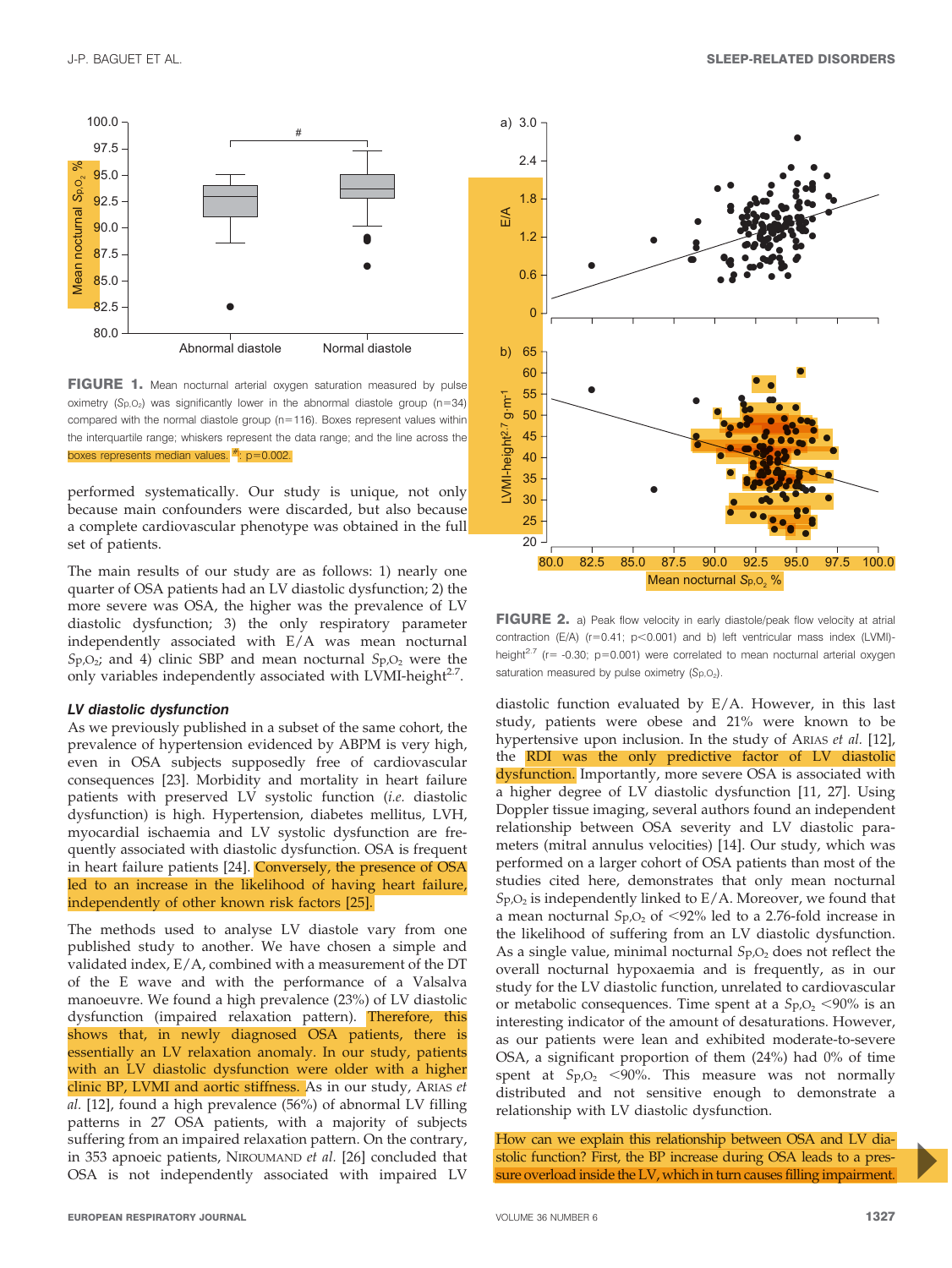Secondly, during apnoeas, there is an increase in sympathetic nervous system activity, which can also cause LV pressure overload [7]. Moreover, after each micro-arousal, there is an increase in the pulmonary capillary wedge pressure, which can lead to a concomitant reduction in LV compliance. Another mechanism that can promote LV diastolic dysfunction is the greater frequency of episodes of negative intrathoracic pressure in apnoeic subjects. This pressure modification can lead to an increase in LV wall tension and LV afterload, culminating in a reduction in stroke volume during apnoeas. The overdistention of the right ventricle during OSA can also reduce LV filling. Increased arterial stiffness may also lead to LV diastolic dysfunction through an increase in LV systolic overload which can cause LVH and consequently changes to LV filling. Thus, some authors found a relationship between aortic stiffness and LV diastolic anomalies [13, 28]. This is partly confirmed by our data. Indeed, the significant negative relationship between E/A and PWV disappears when age and BP are taken into account. Another mechanism is a possible release of mediators affecting the left ventricle due to the hypoxia–reoxygenation sequences. Indeed, in our study, the only parameter significantly associated with E/A was mean nocturnal S<sub>p</sub>,O<sub>2</sub>.

# LV hypertrophy

Hypertension is the most common risk factor for LVH and heart failure in longitudinal studies. LVH is a major and independent risk factor for cardiovascular events. In hypertensive patients, LVM has been find to be higher in nondipperpattern subjects [29]. In our study, we did not found a similar result, but 91% of the OSA patients with LVH had nocturnal hypertension (versus 67% in subjects without LVH). For these haemodynamic reasons, apnoeic patients are at greater risk of developing LVH.

The numerous episodes of hypoxaemia recorded during apnoeas also seem to play a role in the constitution of LVH. Another mechanism leading to LVH is the increased sympathetic activity observed during OSA. However, study results do not always point in the same direction. For some authors, LVH is more prevalent in OSA patients [30, 31]. In our study, we found a lower prevalence of LVH than that observed in these previous studies. This can be explained in part by the characteristics of our population (i.e. newly diagnosed OSA patients without any known cardiovascular disease). NIROUMAND et al. [26] concluded that OSA is not associated with increased LVM independently of obesity, hypertension or advancing age.

It is not always possible to measure LVM in apnoeic patients, as they are often overweight. Consequently, indexation of LVM to height $27$  would seem to be more appropriate in apnoeic patients than indexation to BSA [21]. In our study, LVMI was significantly higher when there was an LV diastolic dysfunction when normalisation for height $2.7$  was used. In line with other authors, we found a positive and independent relationship between the severity of OSA, estimated by mean nocturnal Sp, O<sub>2</sub>, and LVM [11, 14, 32]. Conversely, HEDNER et al. [30] did not note such a link. However, in their study, 17 out of 31 hypertensive patients were using pharmacological antihypertensive treatment.

#### **Conclusion**

LV diastolic dysfunction and LVH appear early in OSA patients, independently of their BP levels. This may partly explain the high prevalence of cardiovascular events observed in this specific population. We found that only mean nocturnal  $Sp_2O_2$  is associated with LV diastolic dysfunction and LVH. Given the cardiovascular risk associated with these cardiac anomalies, carrying out a cardiac Doppler ultrasound could be useful in the initial assessment of patients suffering from OSA.

#### **Perspectives**

Interventional studies are desirable in this field. The randomised clinical trial in a small number of patients of ARIAS et al. [12] suggested that effective CPAP application led to LV diastolic function improvement. In the current cohort, there is an on going study investigating CPAP efficacy on LV diastolic function.

## Study limitations

The mitral flow velocity pattern has a limited ability to differentiate normal versus abnormal LV diastolic function due to the effects of loading conditions, age and HR. However, the parameters used in the present study have been validated by numerous studies and recommended in the recent ESH-ESC guidelines on hypertension [16].

We have used simplified techniques for assessing OSA diagnosis and severity in a subgroup of the included patients. However, diastolic dysfunction in our study mainly correlated with  $Sp_2$  parameters which are properly assessed by simplified sleep studies.

We acknowledge that the absence of a control group could be considered as an important study limitation. However, this lack of control group does not preclude the demonstration of an independent relationship between LV diastolic function and LVM on the one hand and mean nocturnal  $Sp_2O_2$  on the other hand.

# SUPPORT STATEMENT

This study was funded by the DRRC of Grenoble University Hospital (Grenoble, France) and by the Comité National des Maladies Respiratoires (National Committee for Respiratory Illnesses; Comares, France). These funding sources had no involvement in the collection, analysis, interpretation of data, writing the report or in the decision to submit the paper for publication.

#### CLINICAL TRIAL

This study is registered at ClinicalTrials.gov with clinical trial identifier number NCT00764218.

# STATEMENT OF INTEREST

None declared.

#### REFERENCES

- 1 Young T, Peppard P, Gottlieb D. The epidemiology of obstructive sleep apnoea: a population health perspective. Am J Respir Crit Care Med 2002; 165: 1217–1239.
- 2 Peker Y, Hedner J, Kraiczi H, et al. Respiratory disturbance index. An independent predictor of mortality in coronary artery disease. Am J Respir Crit Care Med 2000; 162: 81–86.
- 3 Peppard PE, Young T, Palta M, et al. Prospective study of the association between sleep-disordered breathing and hypertension. N Engl J Med 2000; 342: 1378–1384.